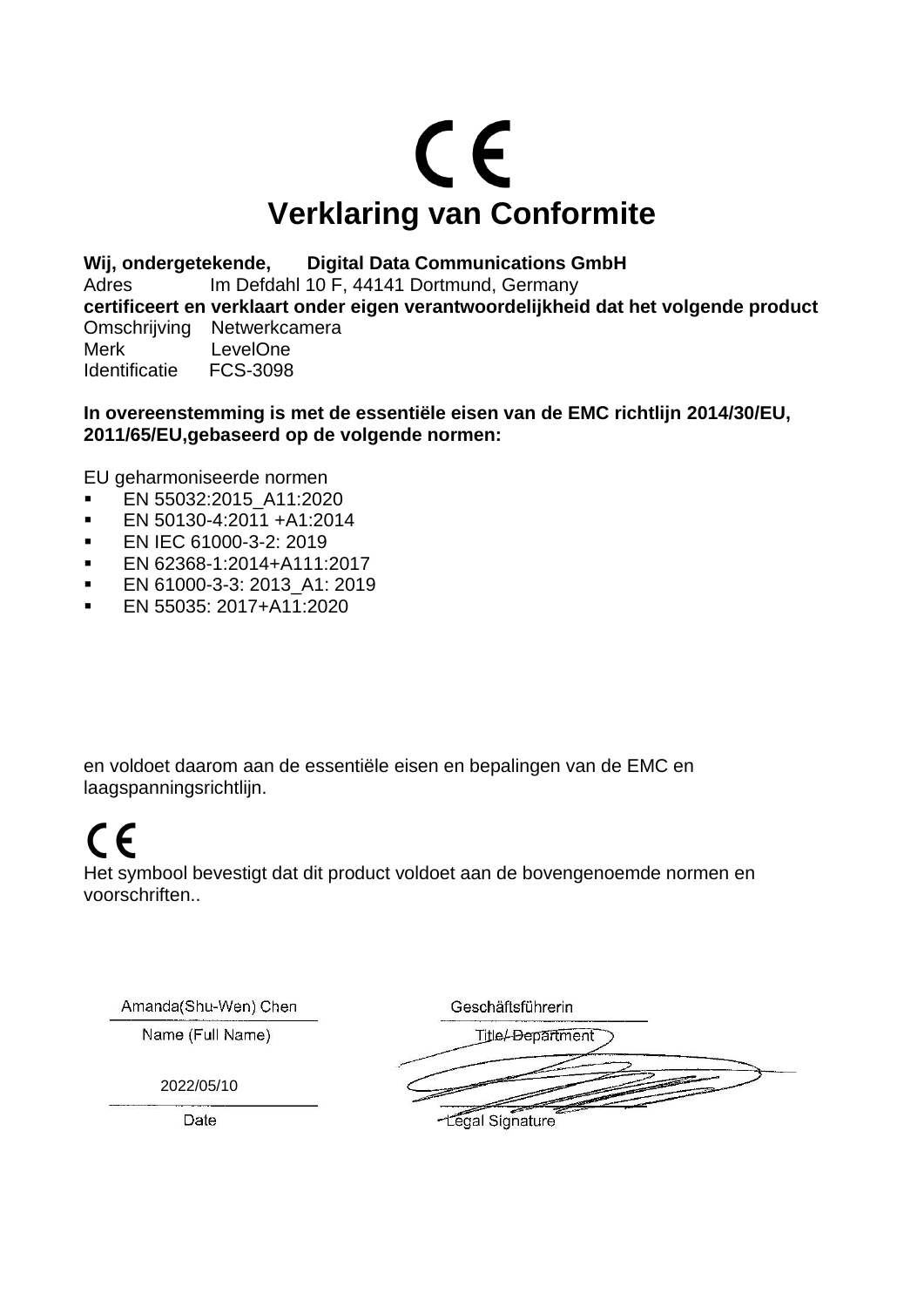

**We, the undersigned, Digital Data Communications GmbH**

Address Im Defdahl 10 F, 44141 Dortmund, Germany **Certify and declare under our sole responsibility that the following apparatus**  Type Network Camera Brandname LevelOne<br>Product FCS-3098 FCS-3098

**Conforms with the essential requirements of the EMC Directive 2014/30/EU, 2011/65/EU, based on the following specifications applied:**

EU harmonised standards

- **EN 55032:2015 A11:2020**
- EN 50130-4:2011 +A1:2014
- **EN IEC 61000-3-2: 2019**
- EN 62368-1:2014+A111:2017
- **EN 61000-3-3: 2013 A1: 2019**
- EN 55035: 2017+A11:2020

and therefore complies with the essential requirements and provisions of the EMC Directive.

## $\epsilon$

The symbol confirms that this product conforms to the above named standards and regulations.

| Amanda(Shu-Wen) Chen | Geschäftsführerin        |
|----------------------|--------------------------|
| Name (Full Name)     | <b>Title/-Department</b> |
| 2022/05/10           |                          |
| Date                 | -Legal Signature         |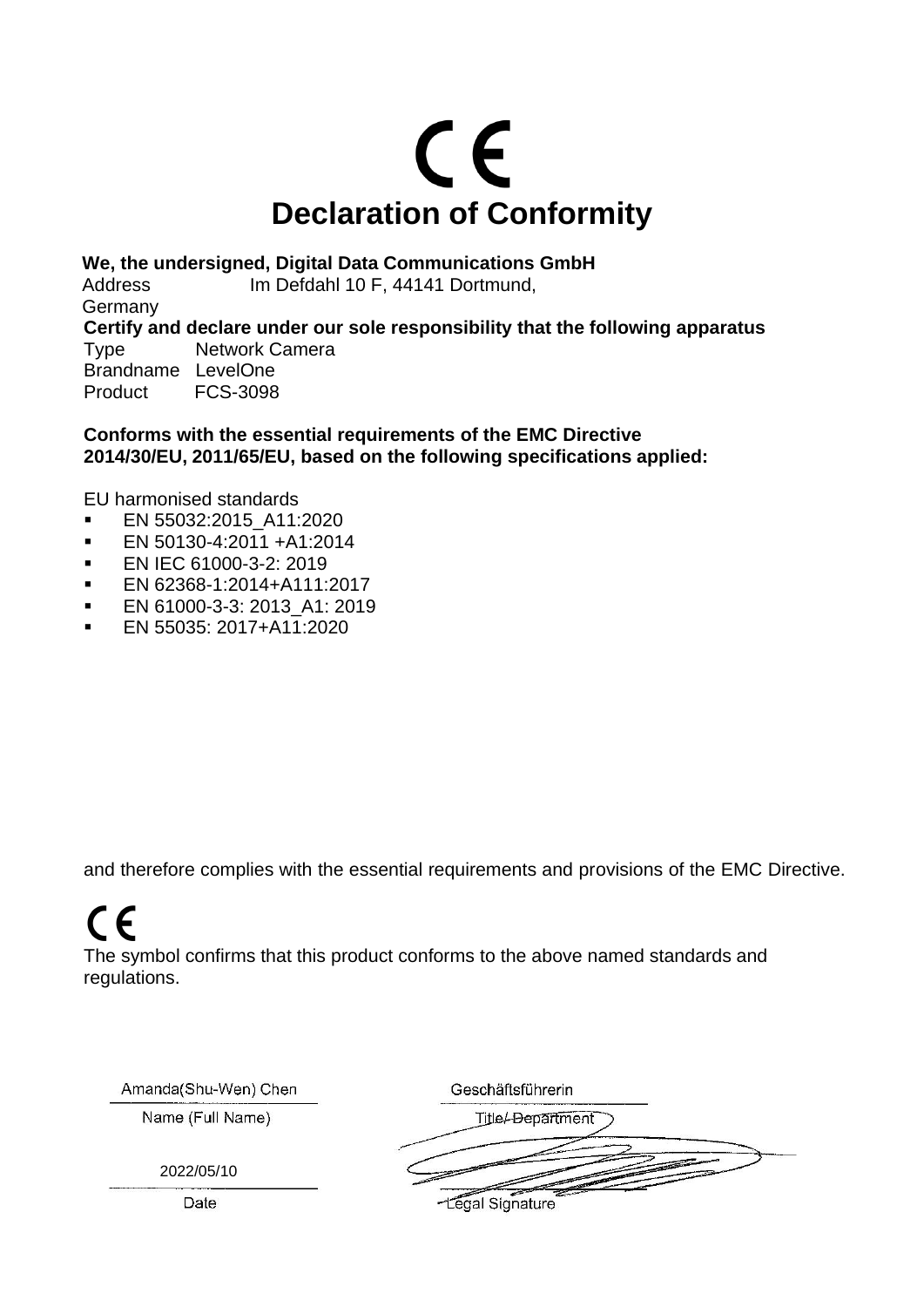# CE **Declaración de Conformidad**

**El fabricante Digital Data Communications GmbH** 

Dirección: Im Defdahl 10 F, 44141 Dortmund, Germany

**Declara mediante este documento que el producto**

Tipo Network Camera Producto FCS-3098 Marca LevelOne

### **Cumple con las siguientes directivas:**

- Directiva EMC 2014/30/EC.
- **•** Directiva 2011/65/EU

### **El producto cumple asimismo con las siguientes normas:**

- **EN 55032:2015 A11:2020**
- EN 50130-4:2011 +A1:2014
- **EN IEC 61000-3-2: 2019**
- EN 62368-1:2014+A111:2017
- **EN 61000-3-3: 2013 A1: 2019**
- EN 55035: 2017+A11:2020

## $C \in$

Este producto ha sido diseñado para su uso sólo en interiores.

La marca CE certifica que este producto se adecua a las especificaciones y regulaciones arriba mencionadas.

Este producto es adecuado para todos los países de la UE.

| Amanda(Shu-Wen) Chen | Geschäftsführerin |
|----------------------|-------------------|
| Name (Full Name)     | Title/-Department |
|                      |                   |
| 2022/05/10           |                   |
| Date                 | -Legal Signature  |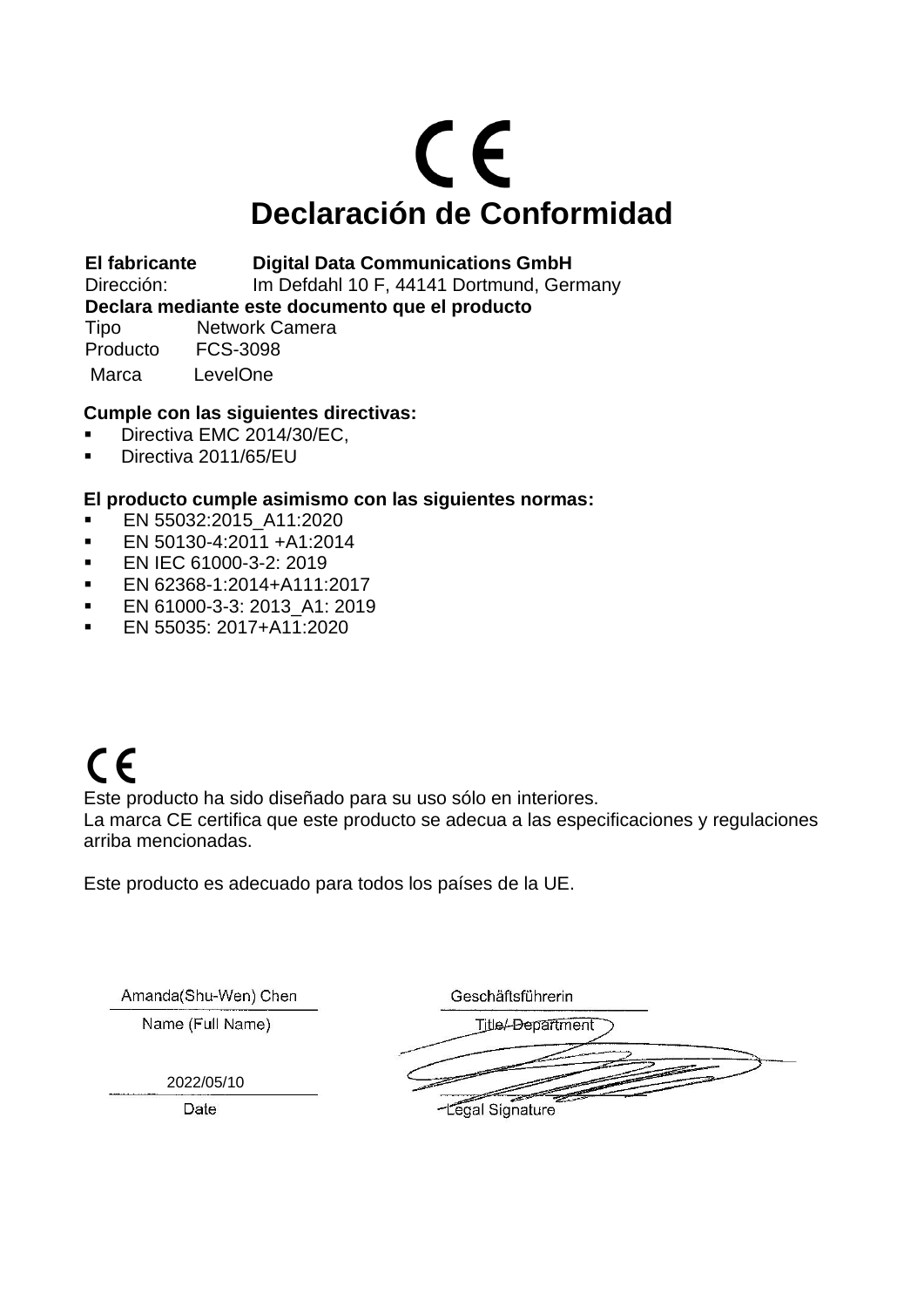

**Der Hersteller Digital Data Communications GmbH**  Adresse Im Defdahl 10 F, 44141 Dortmund, Germany

### **erklärt hiermit, dass das Produkt**

Typ Network Camera Produkt FCS-3098 Markenname LevelOne

### **den folgenden Richtlinien entspricht:**

- 2014/30/EC
- 2011/65/EU

### **Für die Beurteilung der Einhaltung der Konformität angewandte Normen:**

- **EN 55032:2015 A11:2020**
- EN 50130-4:2011 +A1:2014
- **EN IEC 61000-3-2: 2019**
- EN 62368-1:2014+A111:2017
- EN 61000-3-3: 2013 A1: 2019
- EN 55035: 2017+A11:2020

### $C \in$ Das Zeichen bestätigt, dass dieses Produkt oben aufgeführte Normen und Bestimmungen erfüllt.

| Geschäftsführerin        |
|--------------------------|
| <b>Title/-Department</b> |
|                          |
|                          |
| -Legal Signature         |
|                          |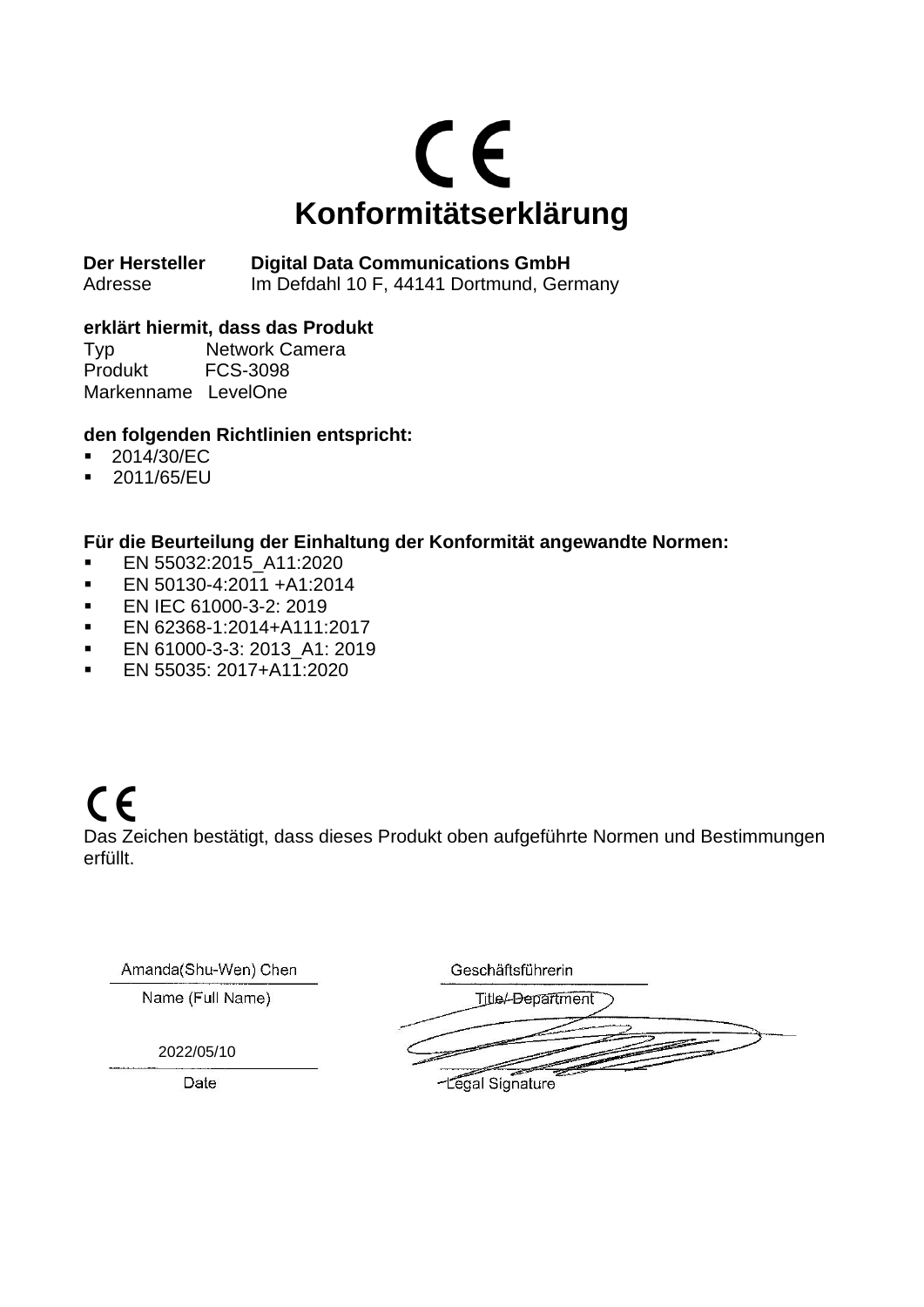# CE **Déclaration de Conformité**

Nous, les soussignés **Digital Data Communications GmbH** Adresse Im Defdahl 10 F, 44141 Dortmund, Germany **Certifie et déclare sous sa seule responsabilité que le produit suivant** Type Network Camera Produit FCS-3098 Enseigne LevelOne

**En conformité avec les exigences essentielles de la directive CEM 2014/30/EC,2011/65/EU, sur la base des normes suivantes:**

### **Les normes harmonisées d' EU**

- EN 55032:2015 A11:2020
- EN 50130-4:2011 +A1:2014
- EN IEC 61000-3-2: 2019
- EN 62368-1:2014+A111:2017
- **EN 61000-3-3: 2013 A1: 2019**
- $\blacksquare$  EN 55035: 2017+A11:2020

Ama

### $C \in$ Le symbole confirme que ce produit répond aux normes et règlements ci-dessus ..

| 1anda(Shu-Wen) Chen | Geschäftsführerin |
|---------------------|-------------------|
| Name (Full Name)    | Title/-Department |
|                     |                   |
| 2022/05/10          |                   |
| Date                | Legal Signature   |

-Legal Signature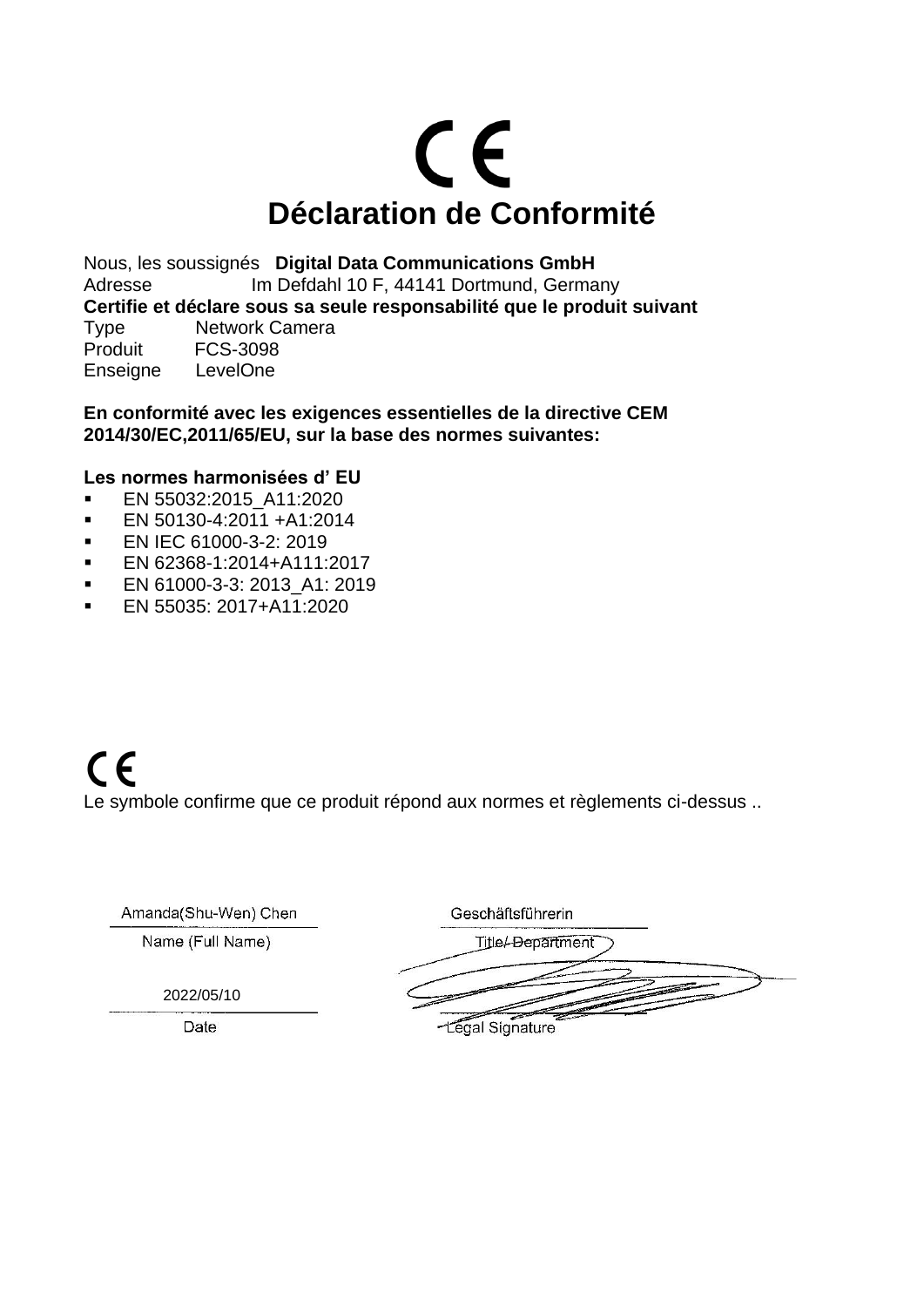# $C \in$ **Dichiarazione di conformità**

**In fabbricante Digital Data Communications GmbH**  Indirizzo Im Defdahl 10 F, 44141 Dortmund, Germany

### **Dichiara qui di seguito che il prodotto**

Tipo Network Camera Prodotto FCS-3098 Nome marca LevelOne

- 2014/108/EC
- 2011/65/EU

### **Sono stati applicati i seguenti standard per assicurarne la conformità:**

- EN 55032:2015\_A11:2020
- EN 50130-4:2011 +A1:2014
- **EN IEC 61000-3-2: 2019**
- EN 62368-1:2014+A111:2017
- EN 61000-3-3: 2013 A1: 2019
- **EN 55035: 2017+A11:2020**

## $C \in$

Il simbolo CE conferma che questo prodotto è conforme ai suddetti standard e regolamentazioni.

Amanda(Shu-Wen) Chen

 $O_{\text{total}}$  and  $O_{\text{total}}$ 

Name (Full Name)

2022/05/10

Date

|  | Geschaltsführen i        |  |  |
|--|--------------------------|--|--|
|  | <b>Title/-Department</b> |  |  |
|  |                          |  |  |
|  |                          |  |  |
|  | -Legal Signature         |  |  |